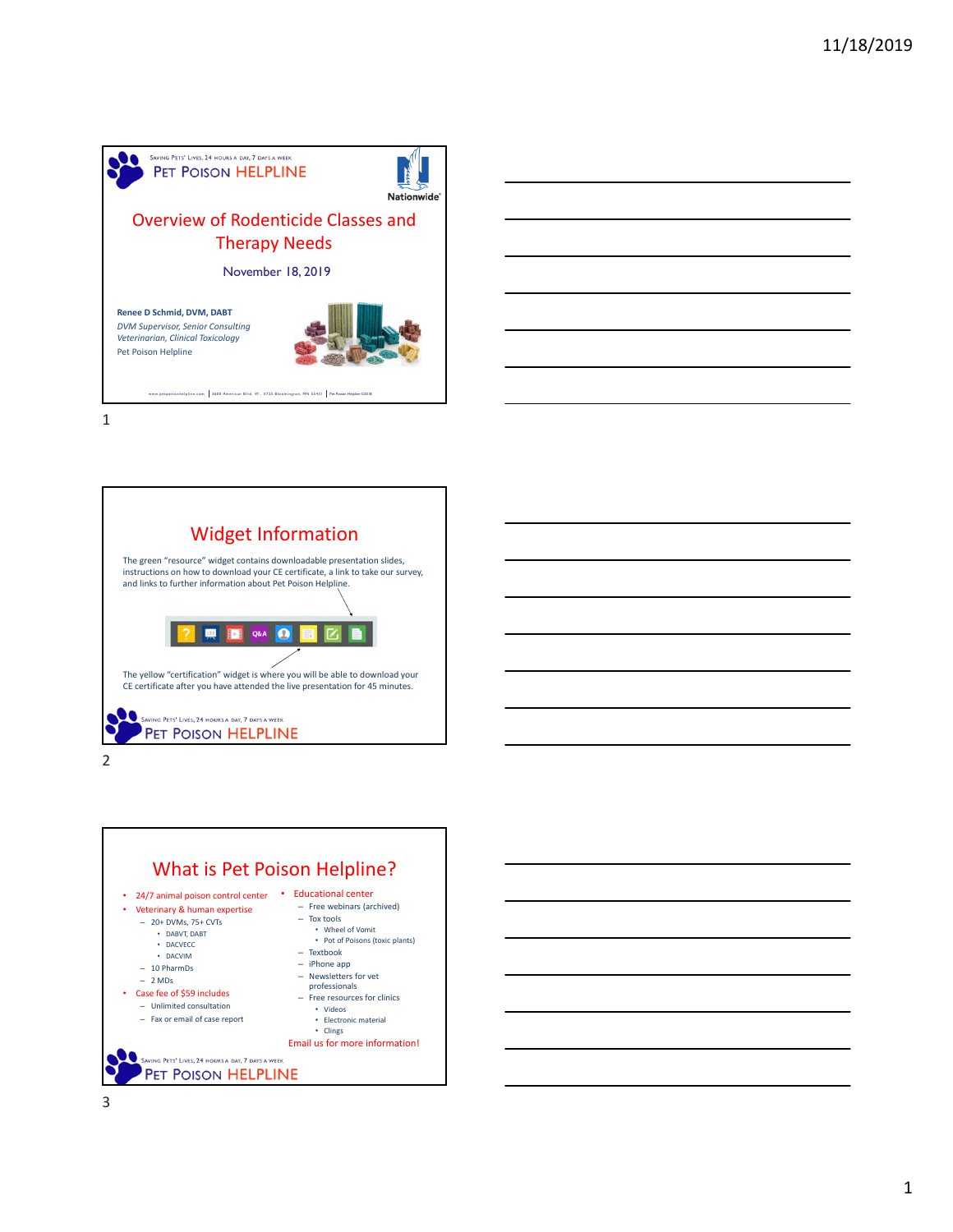









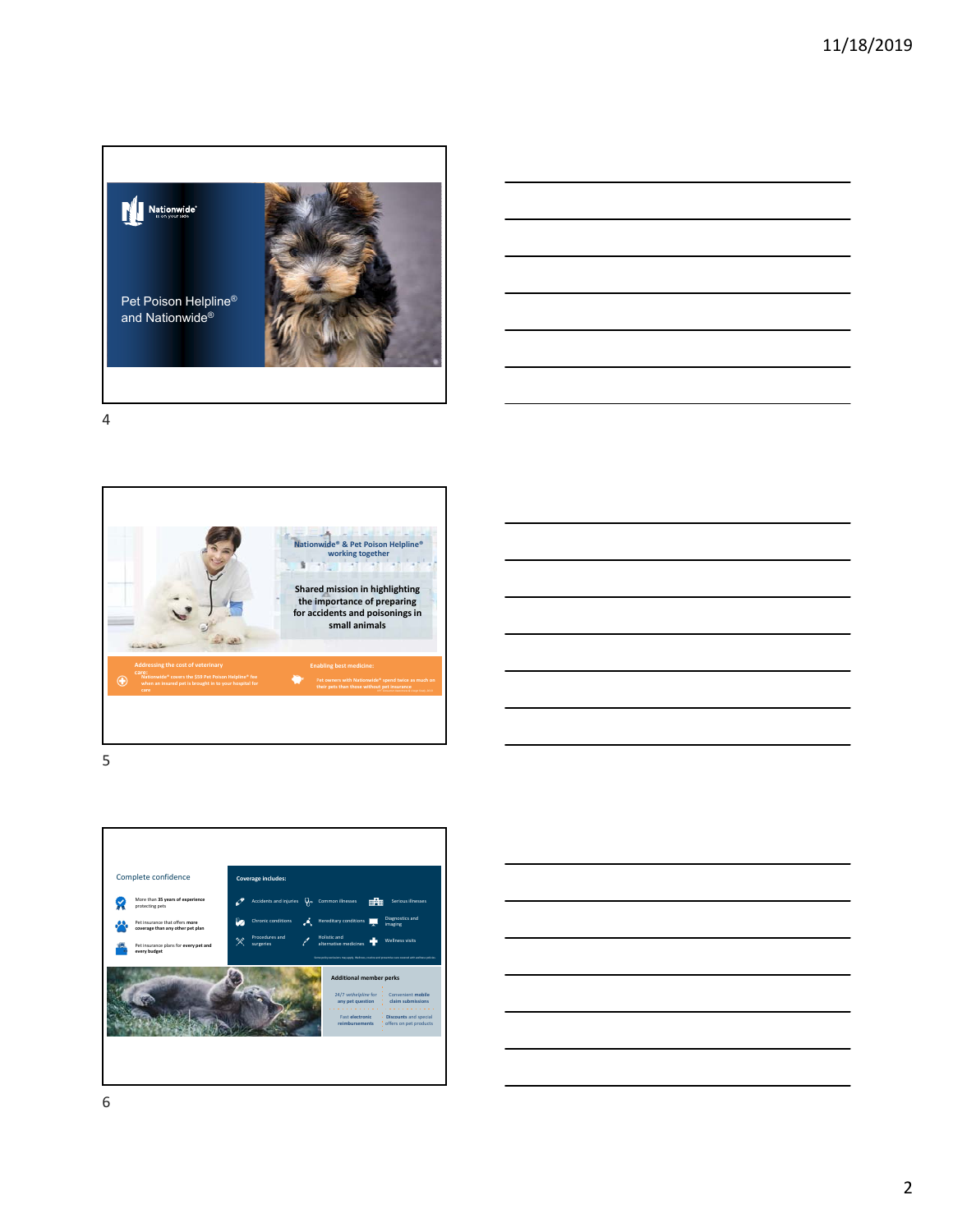## **SAVING PETS' LIVES, 24 HOURS A DAY, 7 DAYS A WEEK** Overview of Rodenticide Classes and Therapy Needs Renee D Schmid, DVM, DABT *DVM Supervisor, Senior Consulting Veterinarian, Clinical Toxicology* Pet Poison Helpline **Nation**

7



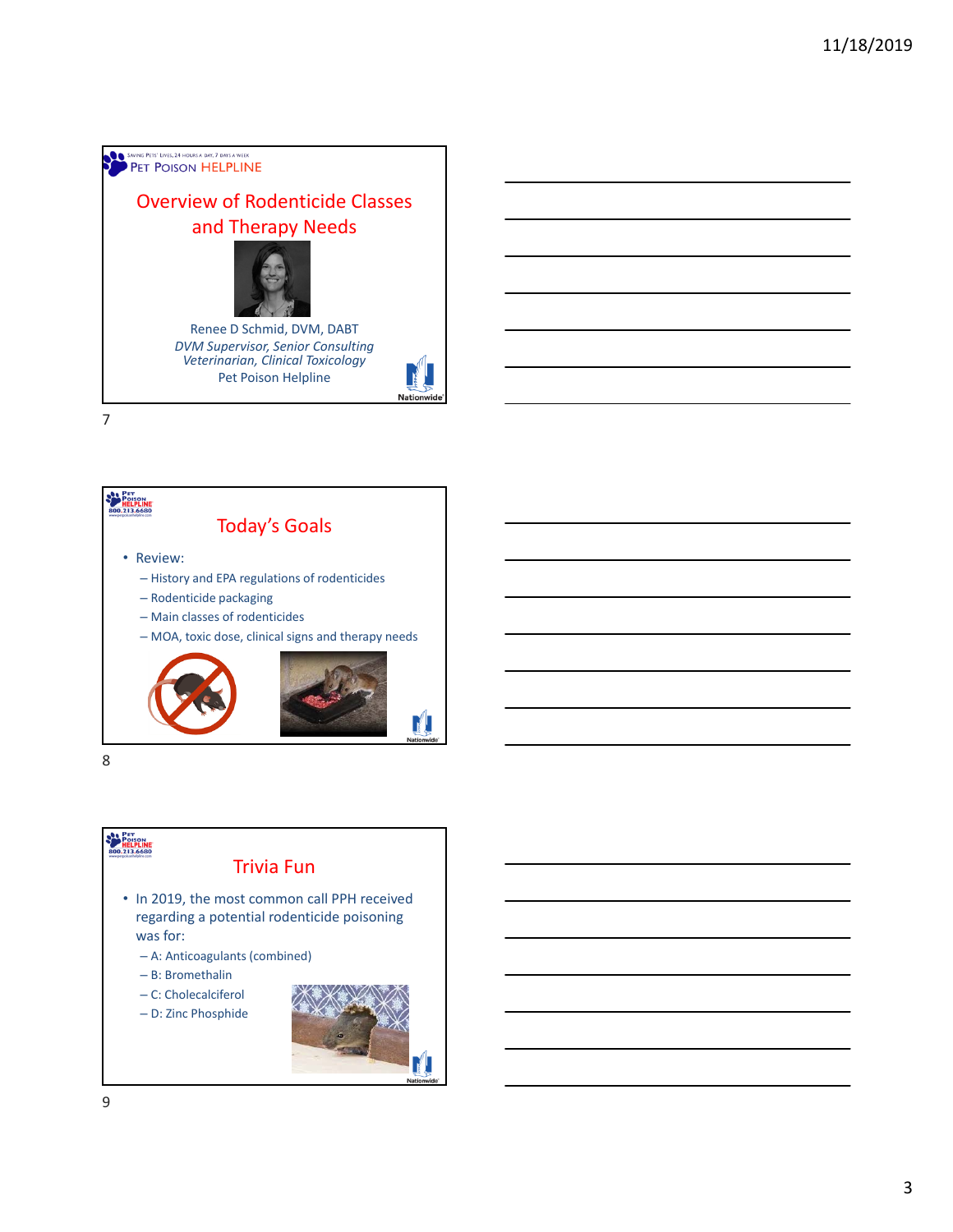



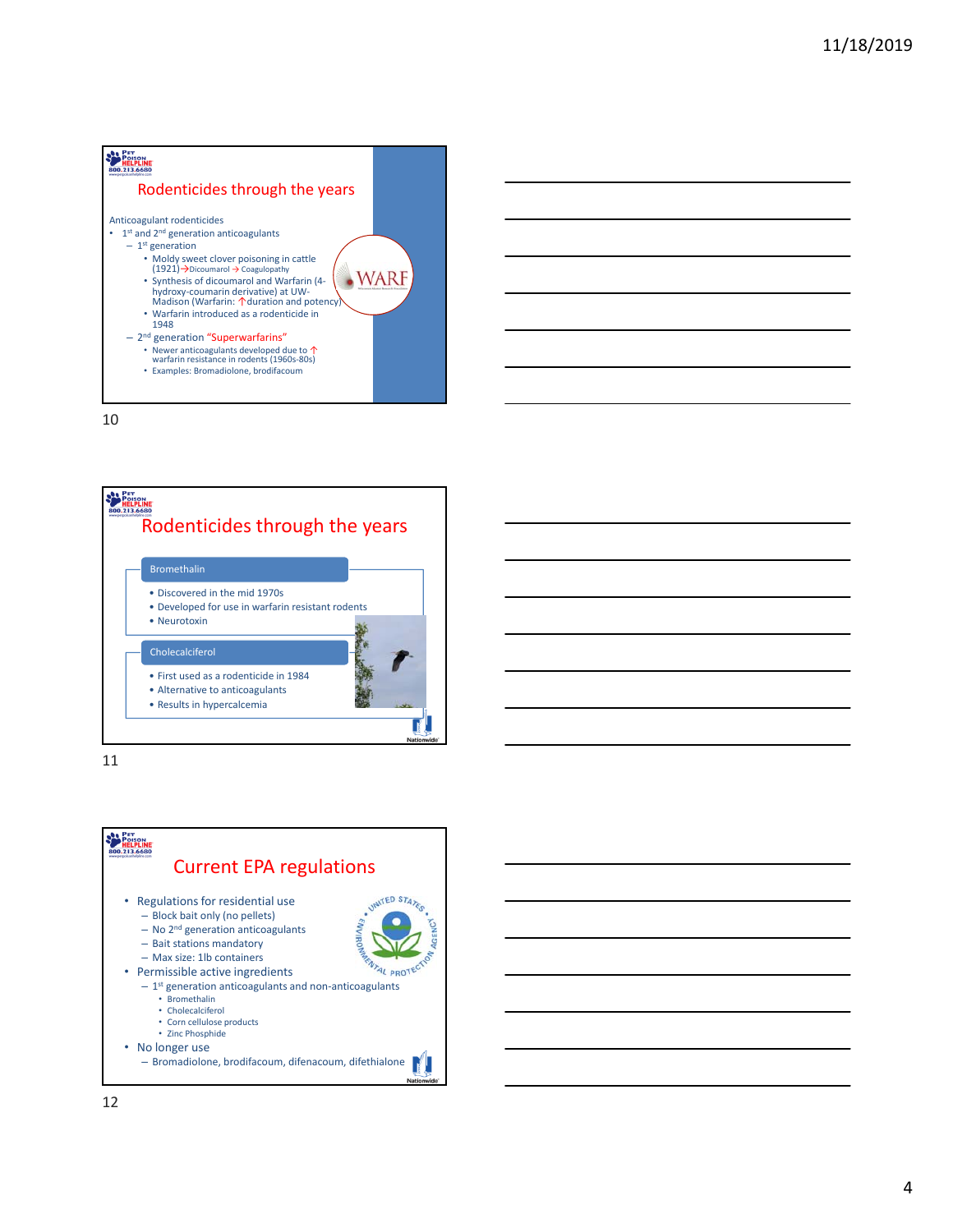





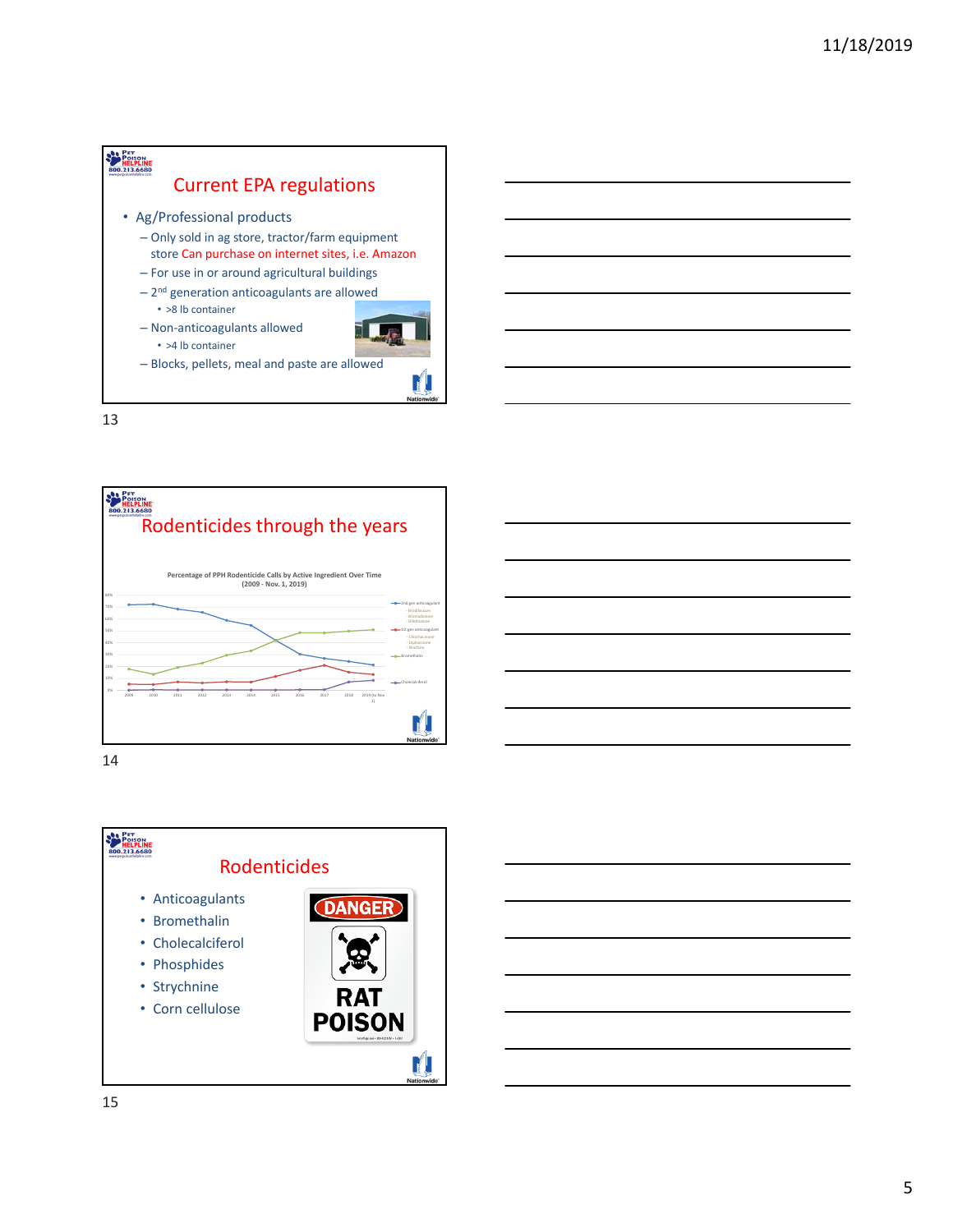| ww.netopisorbeigine.com      | Anticoagulants    |
|------------------------------|-------------------|
| Warfarin 1st                 |                   |
| Diphacinone 1st              |                   |
| Chlorphacinone 1st           |                   |
| Bromadiolone 2 <sup>nd</sup> |                   |
| Difethialone 2nd             |                   |
| Brodifacoum 2 <sup>nd</sup>  |                   |
|                              | <b>Nationwide</b> |

| ____                     |
|--------------------------|
|                          |
|                          |
|                          |
|                          |
|                          |
|                          |
|                          |
|                          |
|                          |
|                          |
|                          |
| $\overline{\phantom{a}}$ |
|                          |
|                          |
|                          |
| __                       |
|                          |
|                          |
|                          |



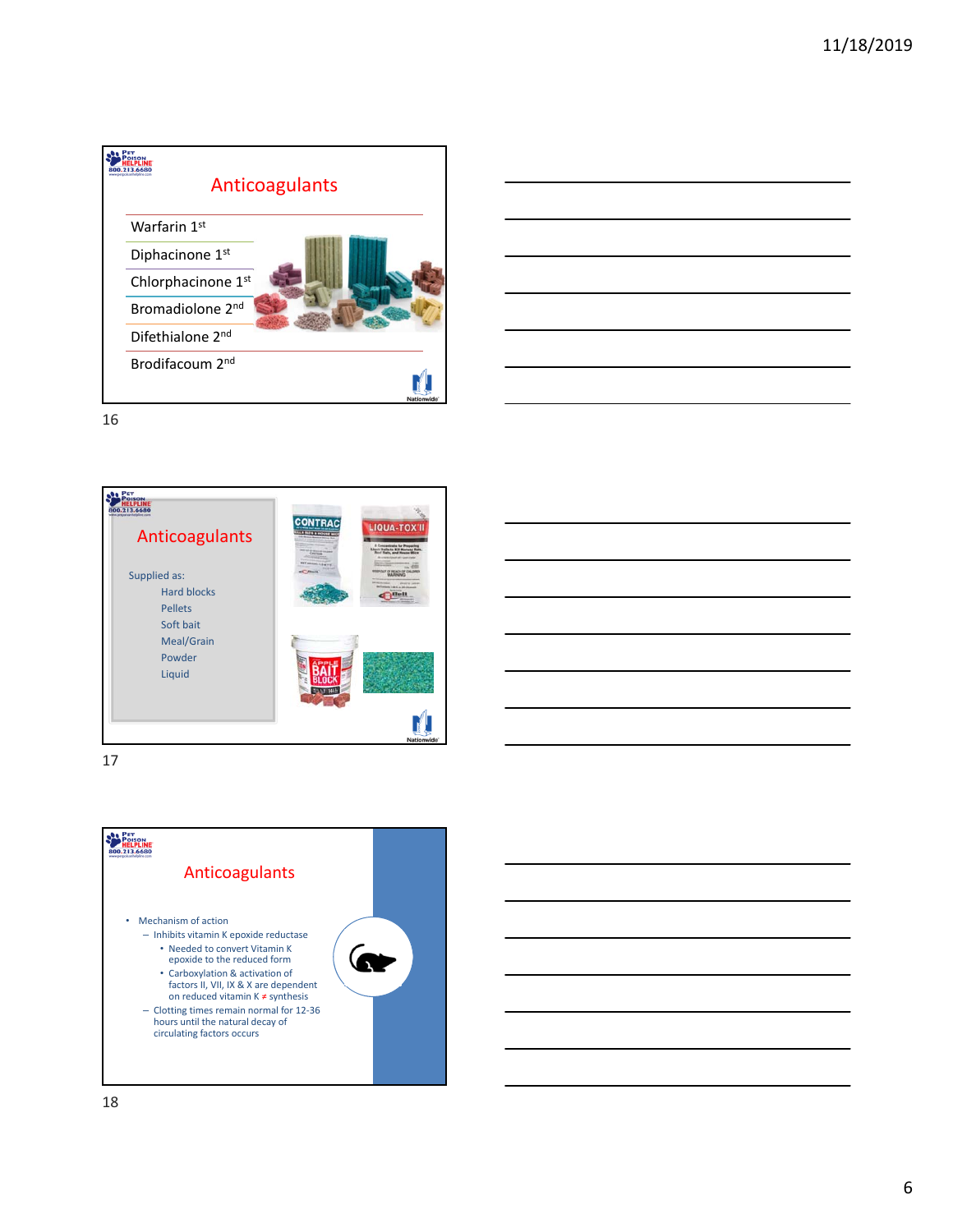

| Anticoagulants                                                                  |            |
|---------------------------------------------------------------------------------|------------|
| Well absorbed orally                                                            |            |
| Peak plasma levels within 12 hours                                              |            |
| PT elevation seen 36-48 hours                                                   |            |
| Coagulopathy develops within 48-72 hours                                        |            |
| Clinical signs develop as early as 48-72 hours, but often not<br>until 5-7 days |            |
| T <sub>1/2</sub> varies from 4-12 days                                          |            |
| Warfarin T <sub>16</sub> 12-18 hours                                            | Nationwide |

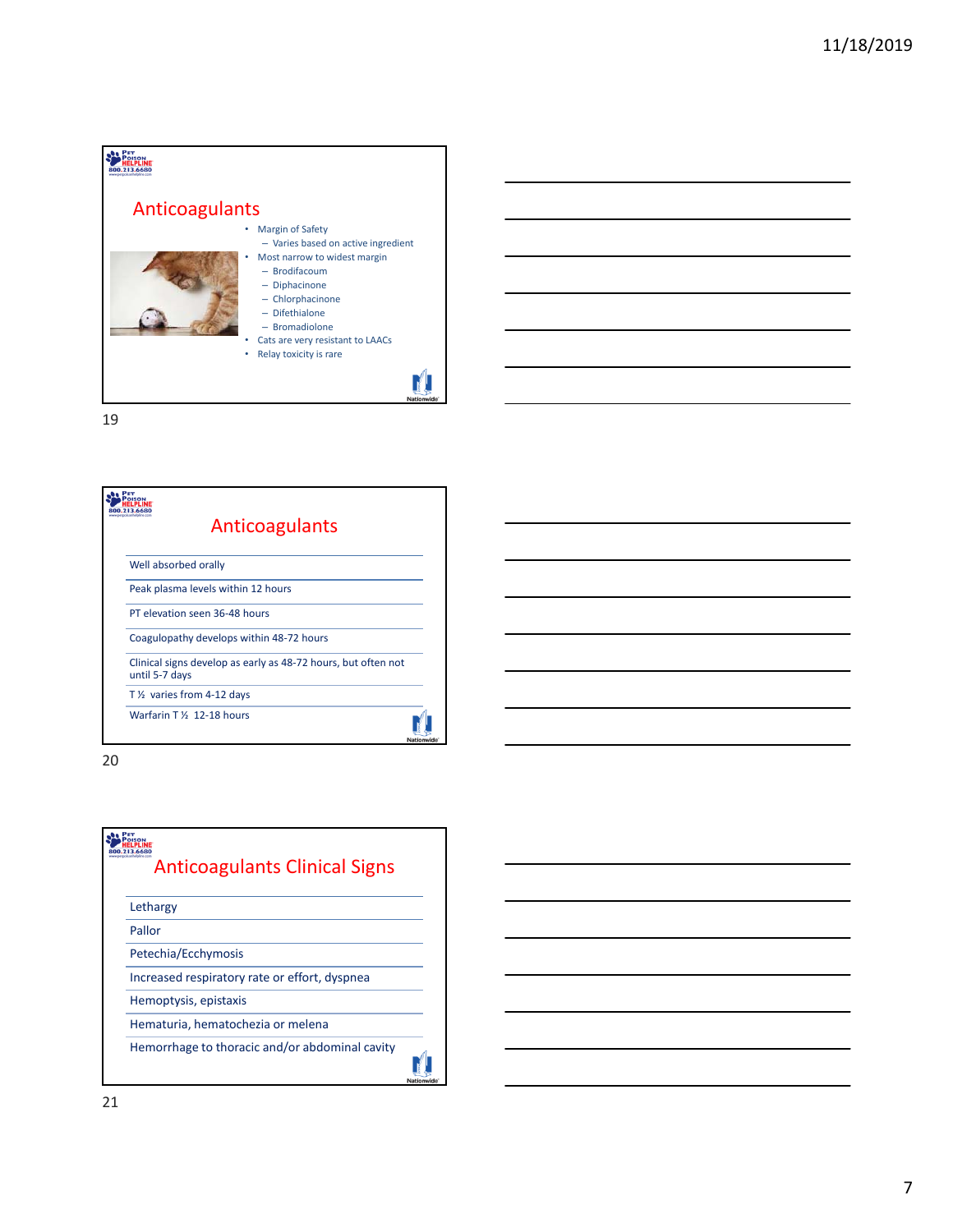





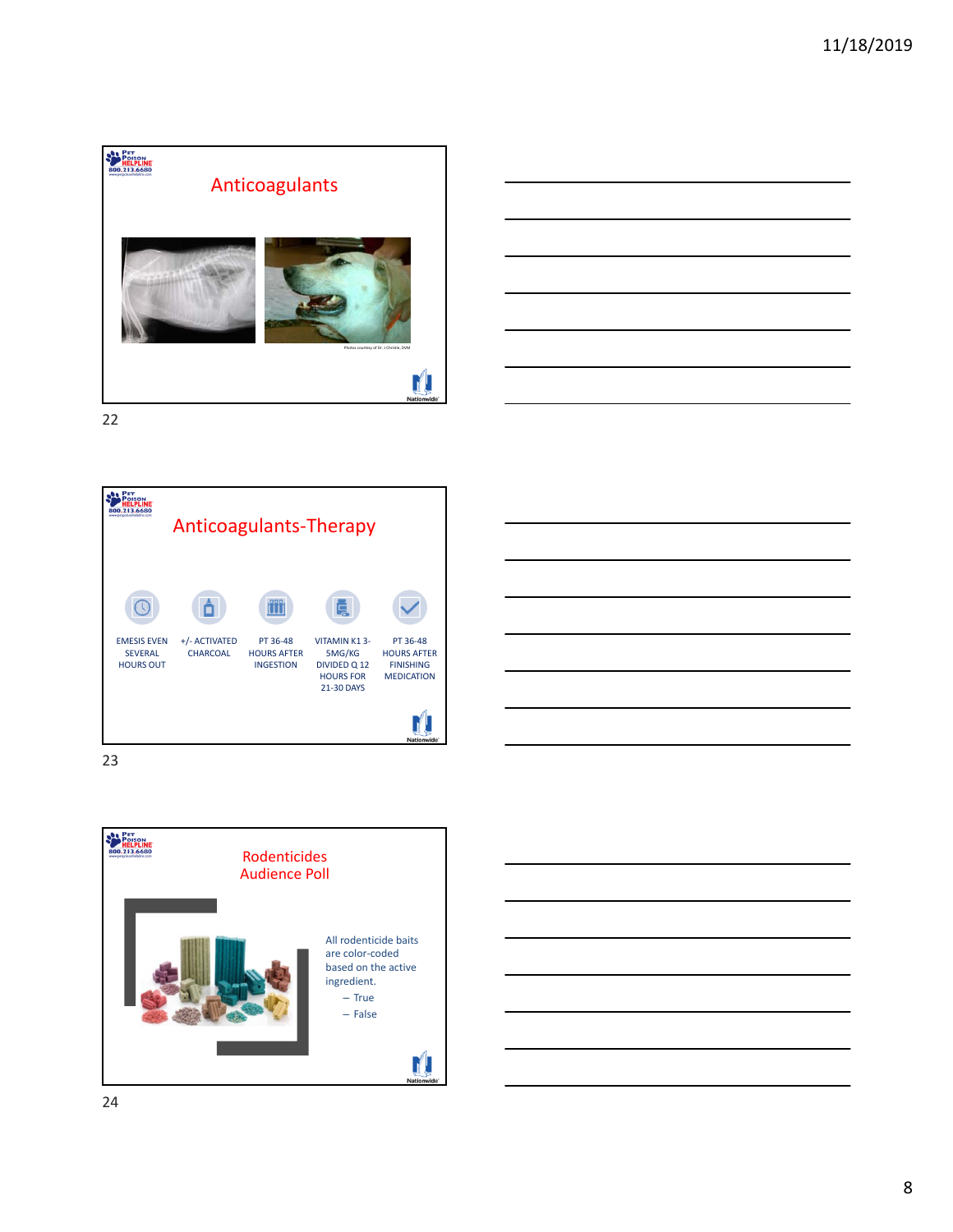





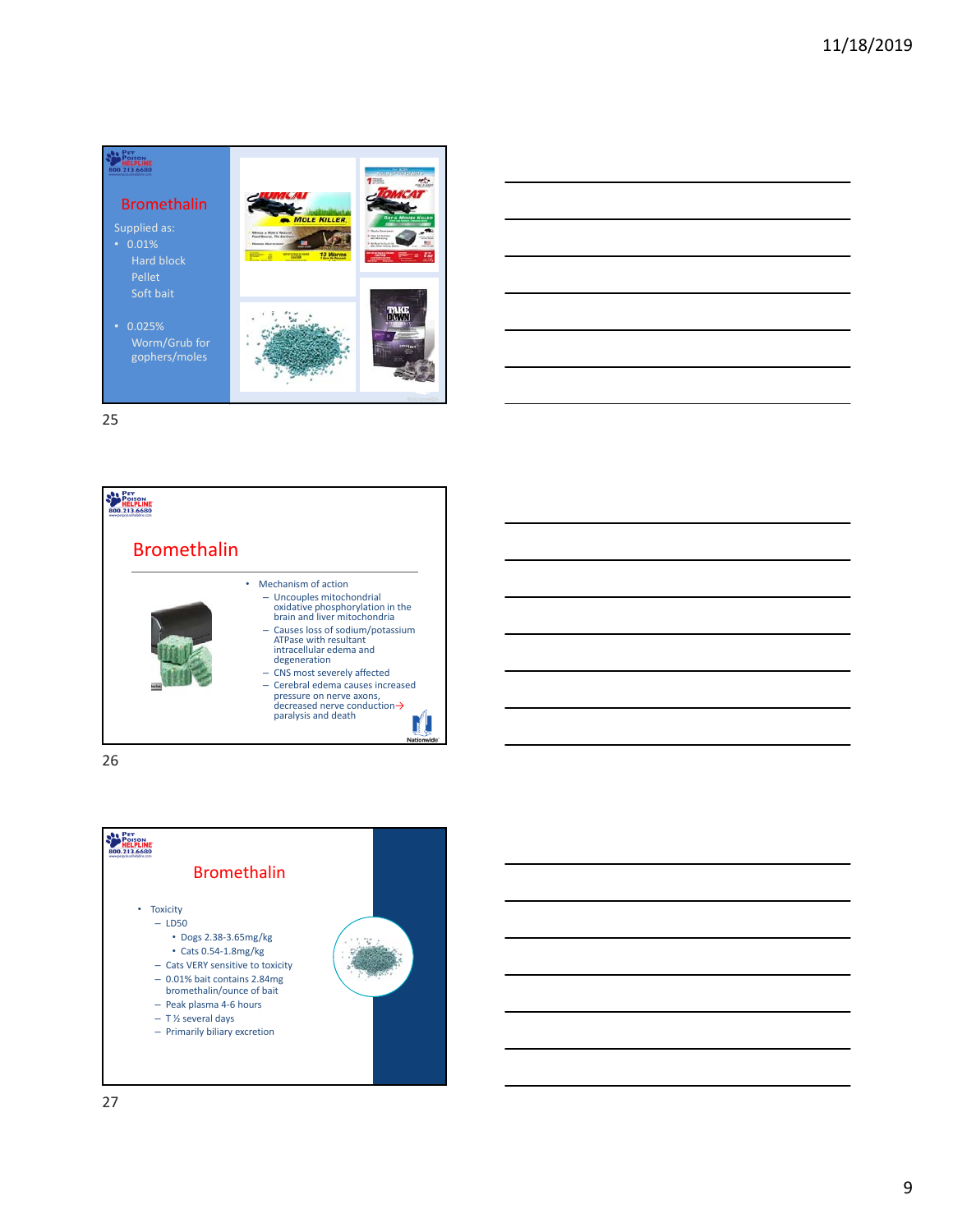









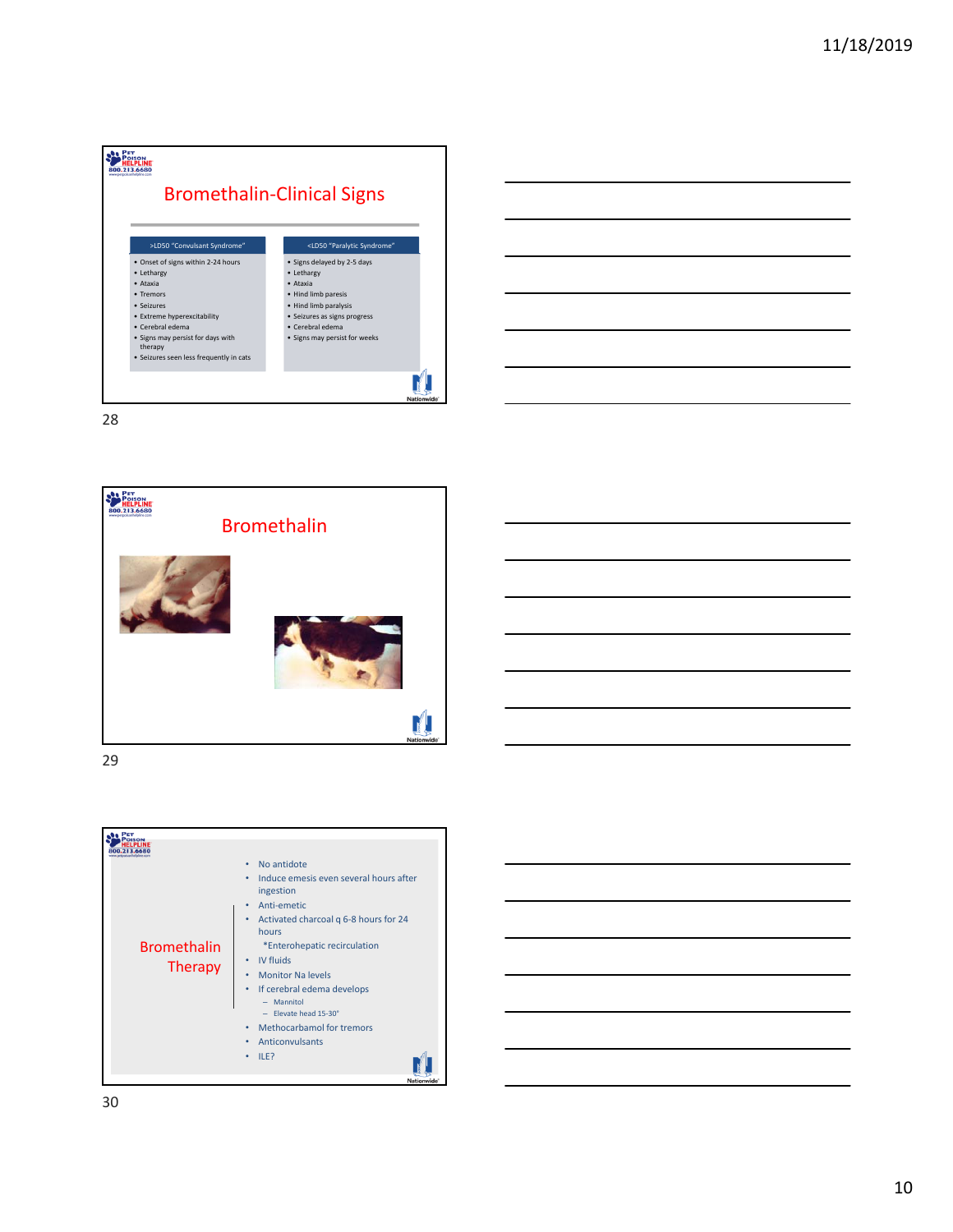







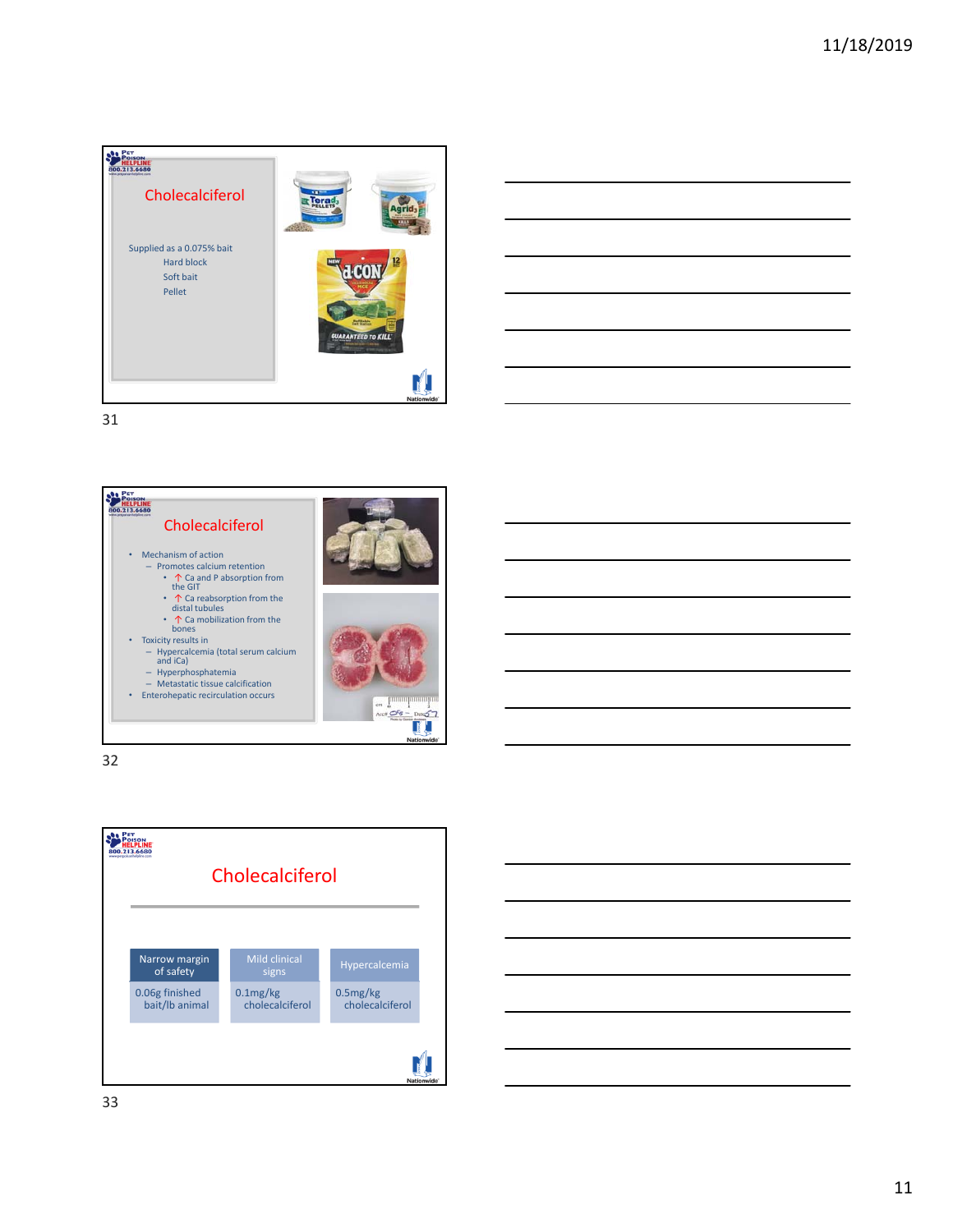









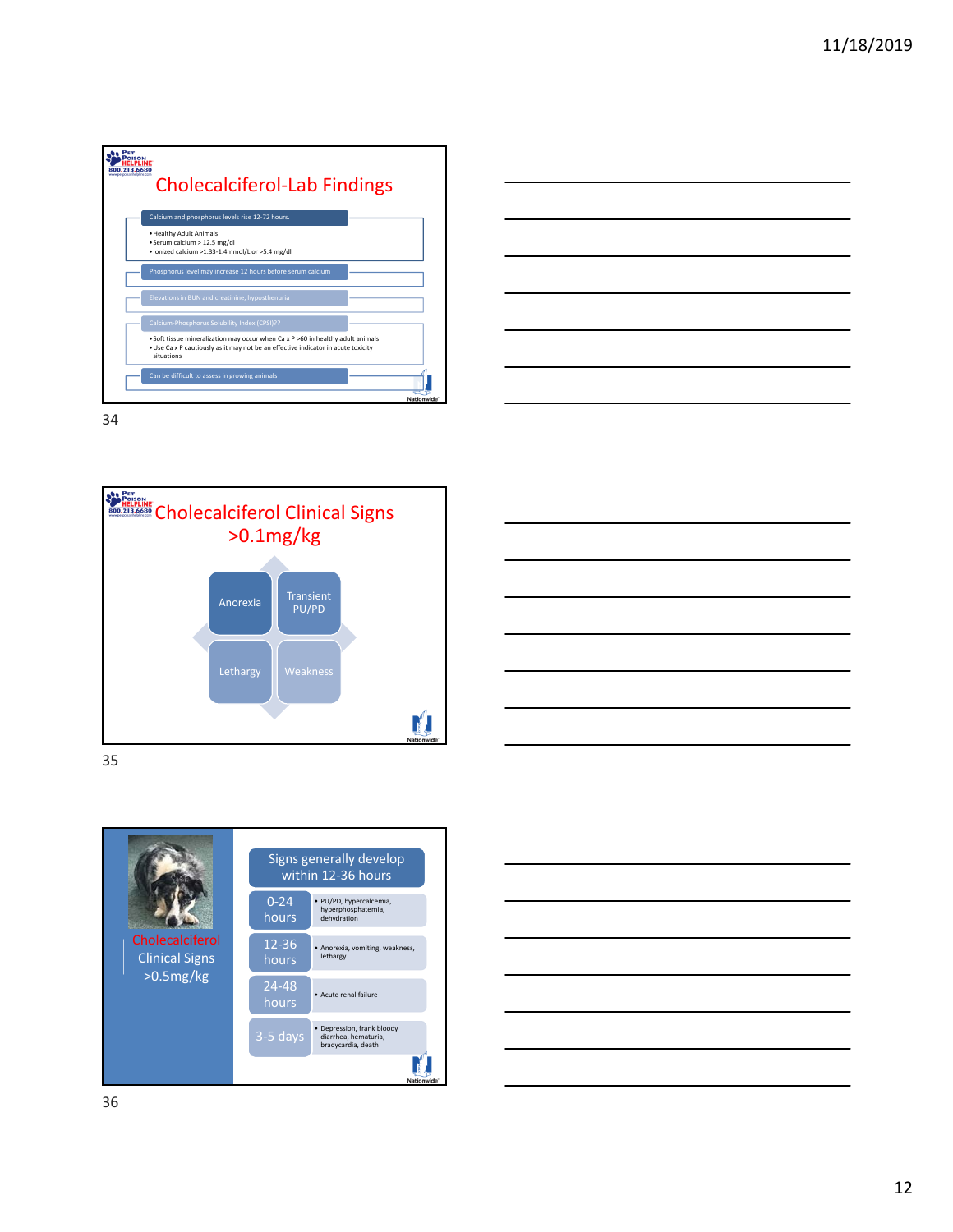







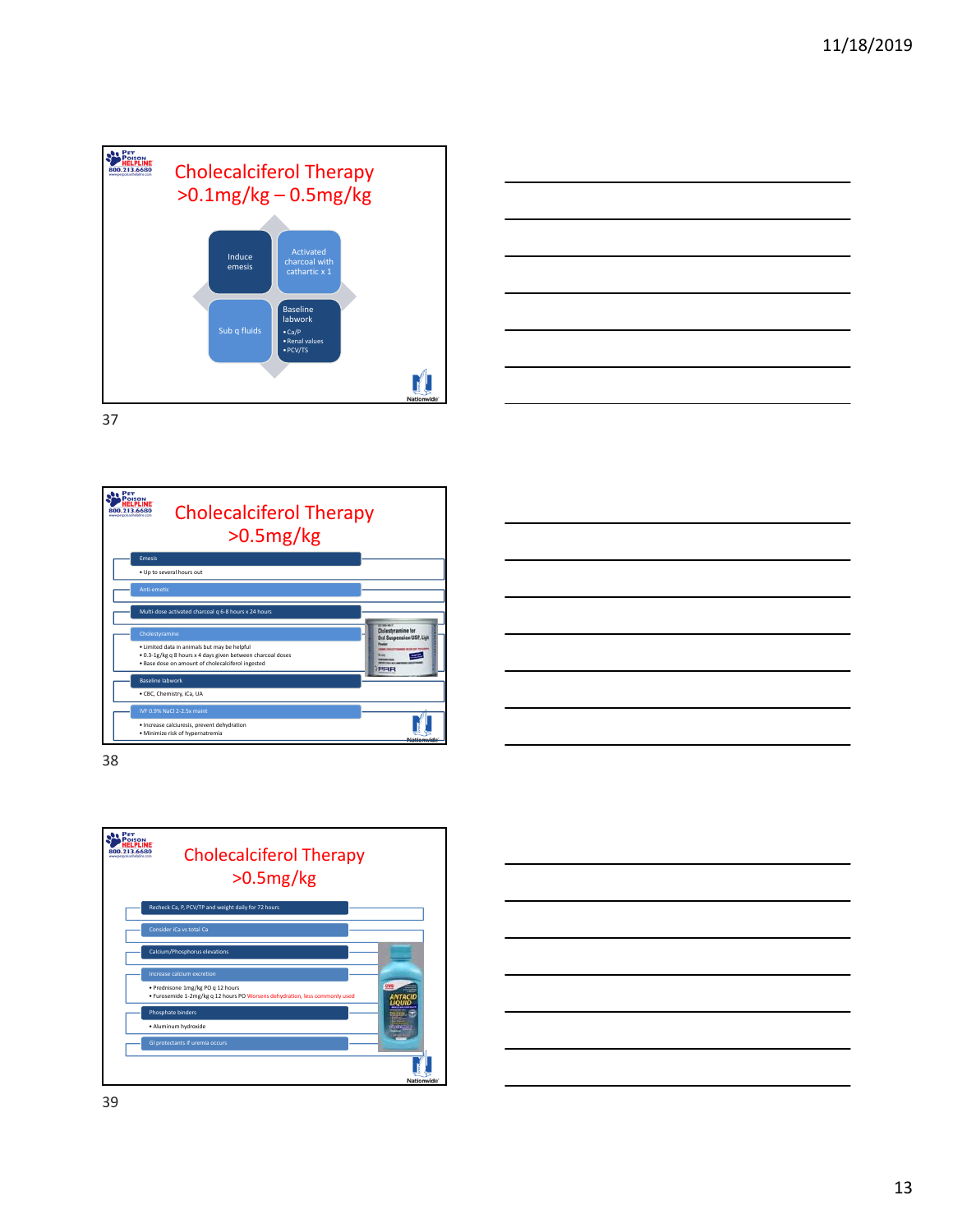







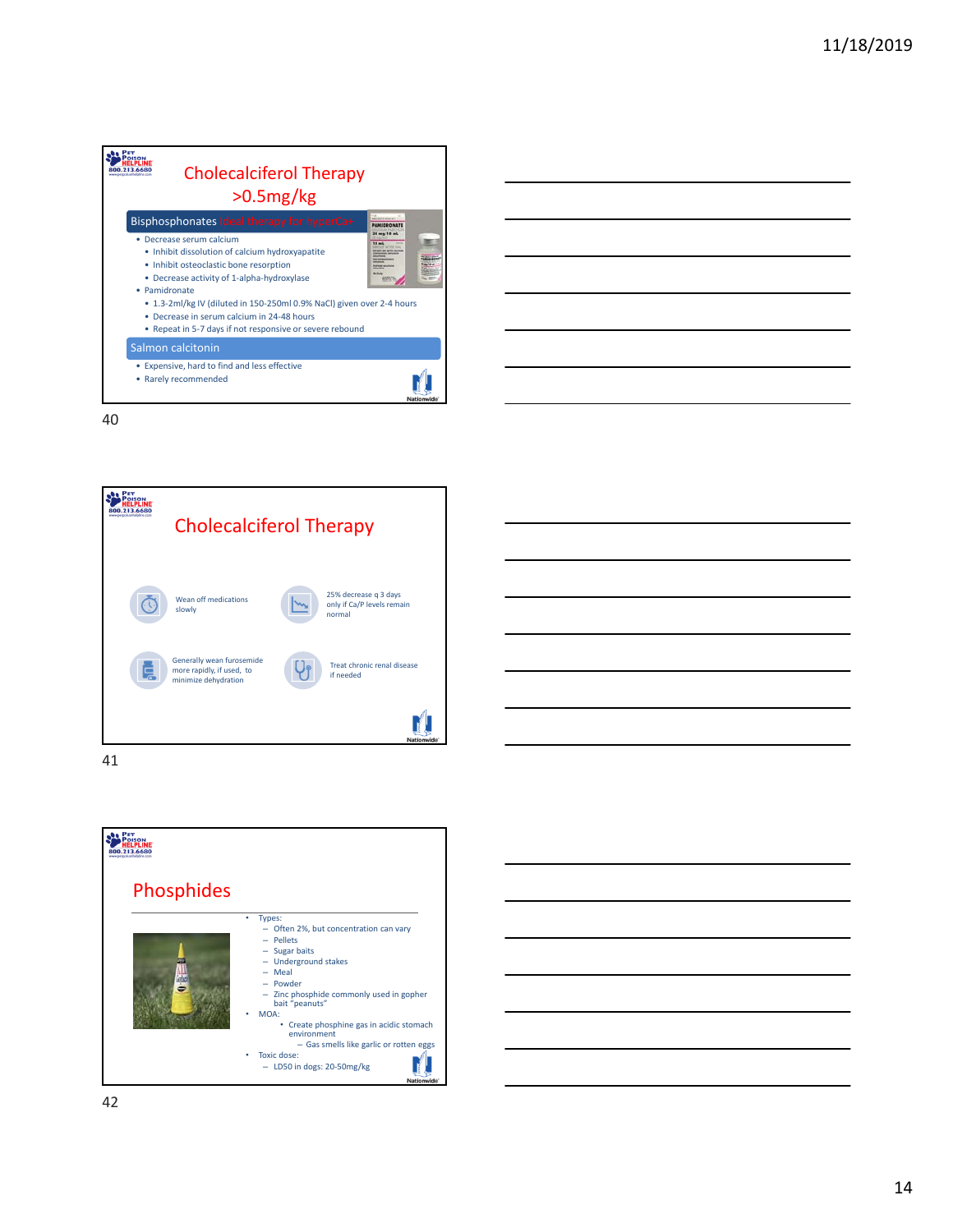





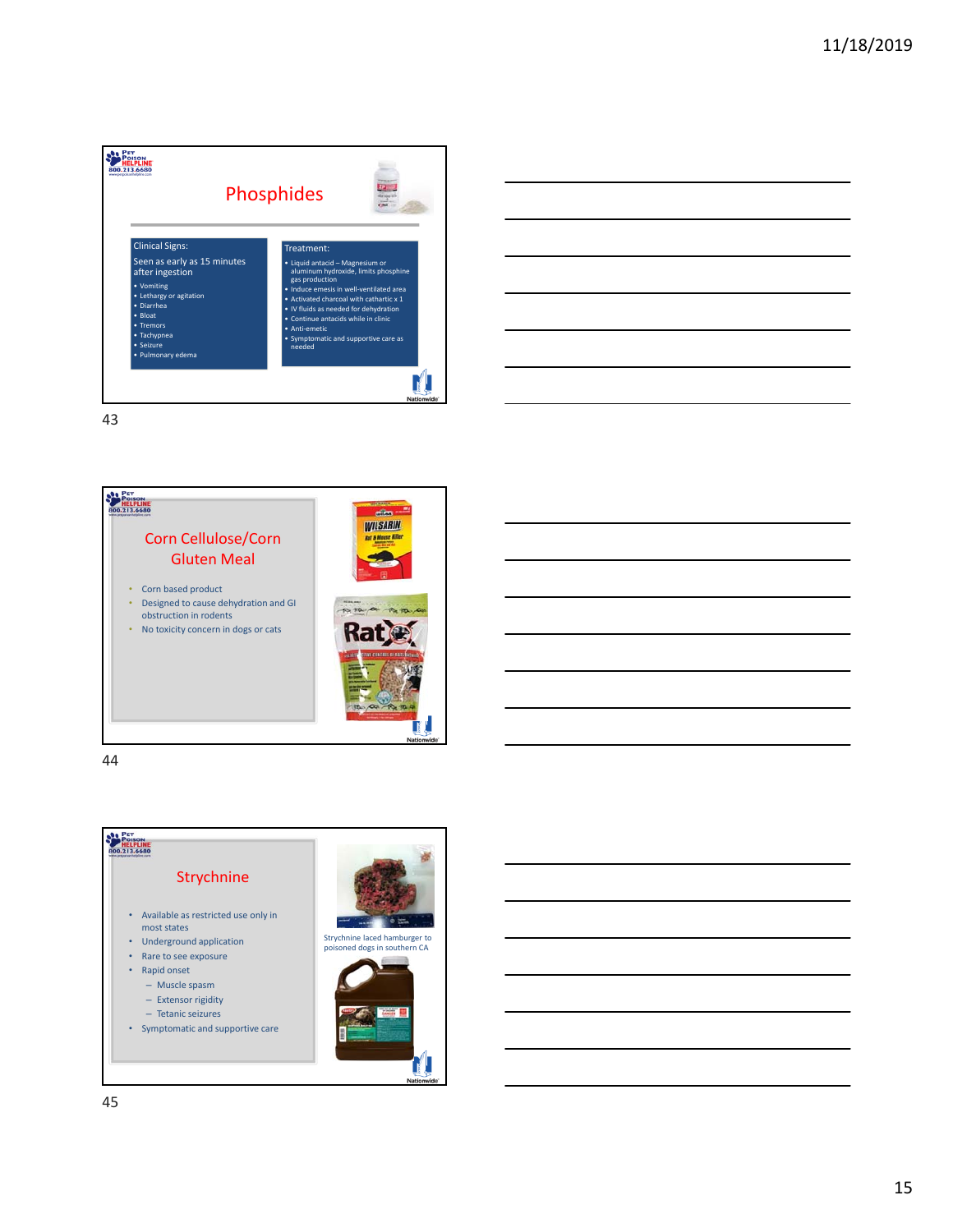



47



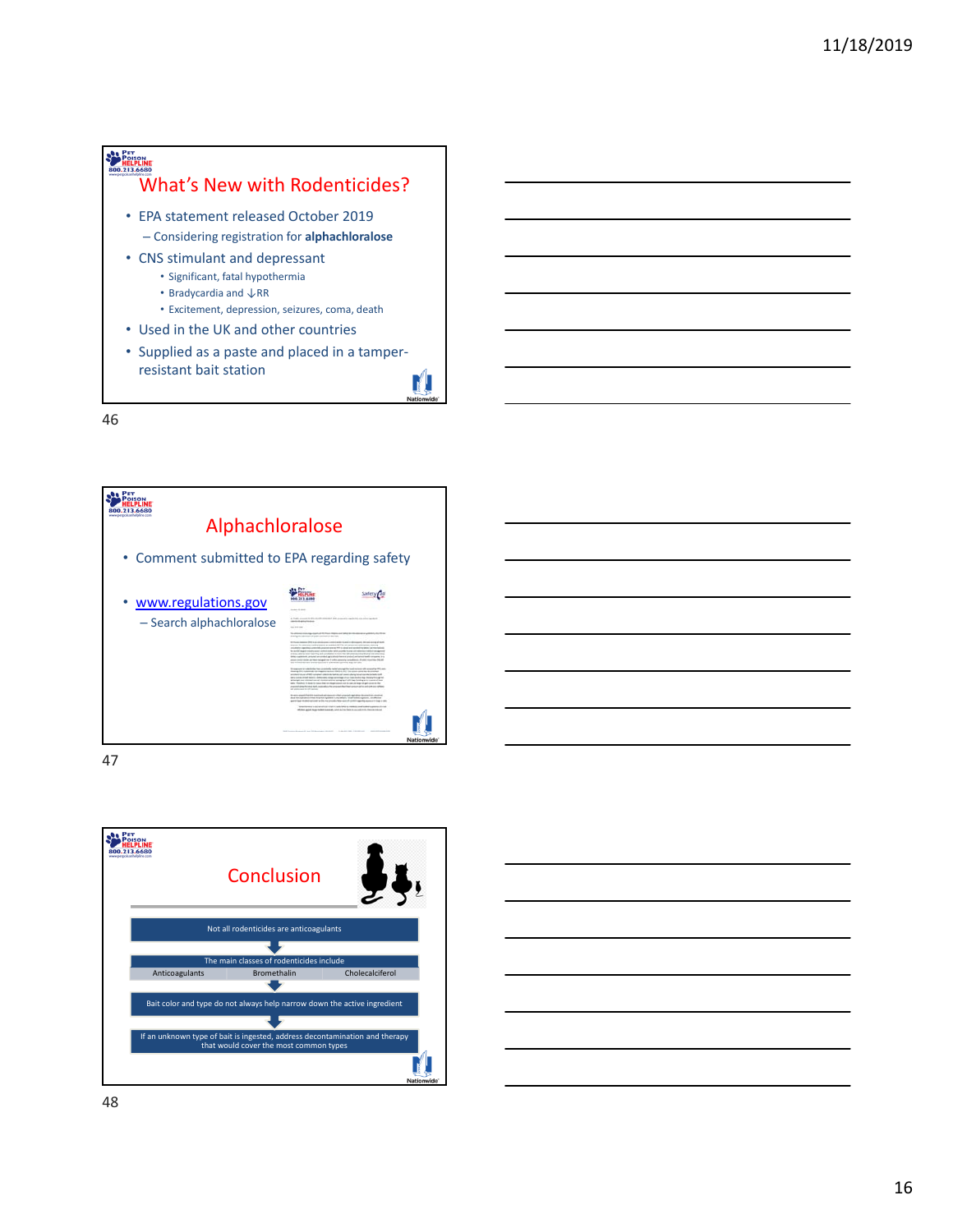